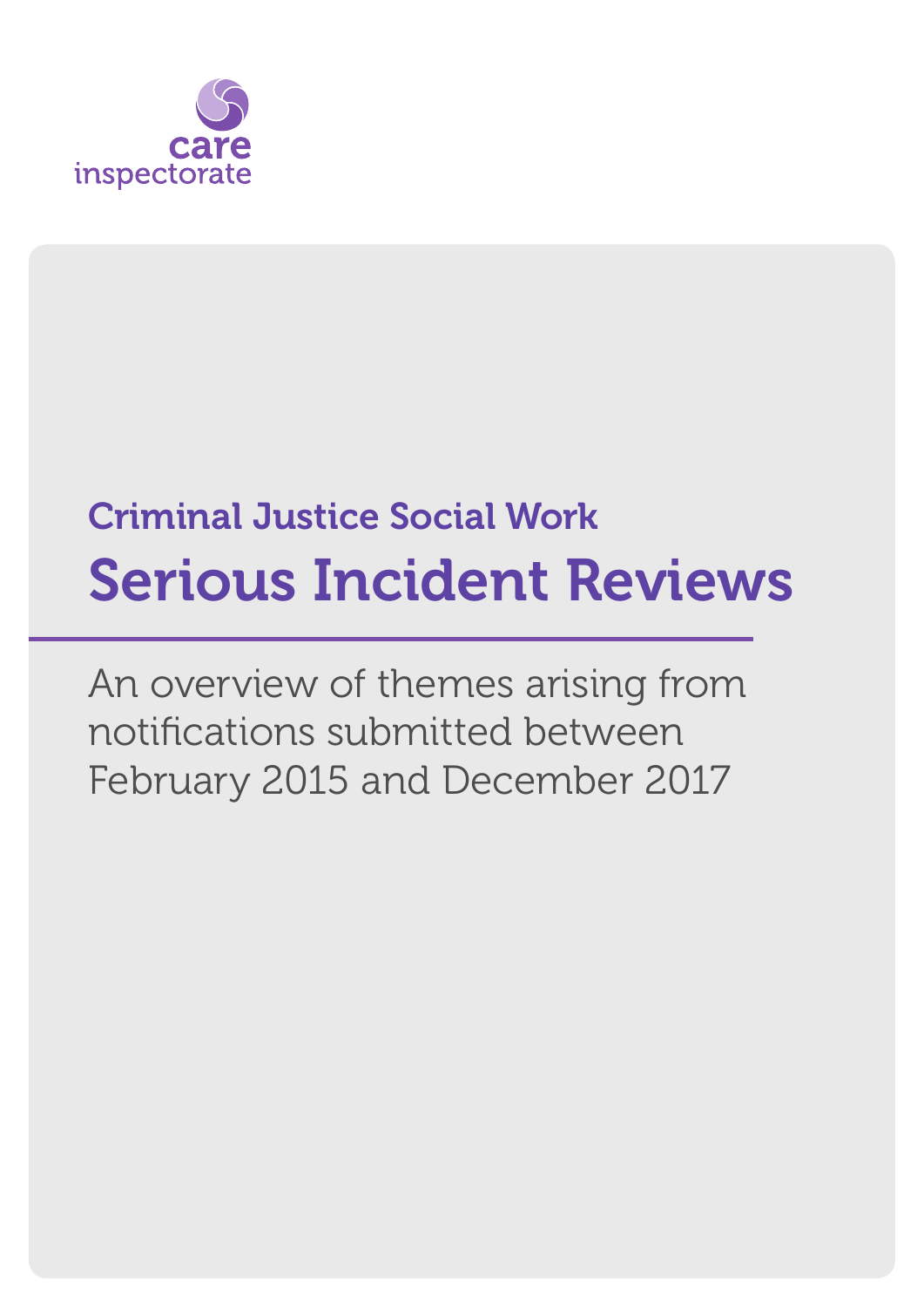### **Contents**

| Foreword                                                   | 1              |
|------------------------------------------------------------|----------------|
| Section 1 - Introduction                                   | $\overline{2}$ |
| Section 2 - Background                                     | $\overline{2}$ |
| Section 3 - Serious incident notifications                 | 4              |
| Section 4 - What can notifications tell us about practice? | $\overline{7}$ |
| Section 5 - Embedding a learning culture                   | 10             |
| Section 6 - Challenges                                     | 13             |
| Section 7 - Conclusion                                     | 14             |
| Section 8 - Key messages                                   | 15             |
|                                                            |                |
| Appendices                                                 |                |

| Appendix 1 - Flowchart outlining the process for serious incident reviews |  |
|---------------------------------------------------------------------------|--|
| Appendix 2 - Recommendations from 2015 report                             |  |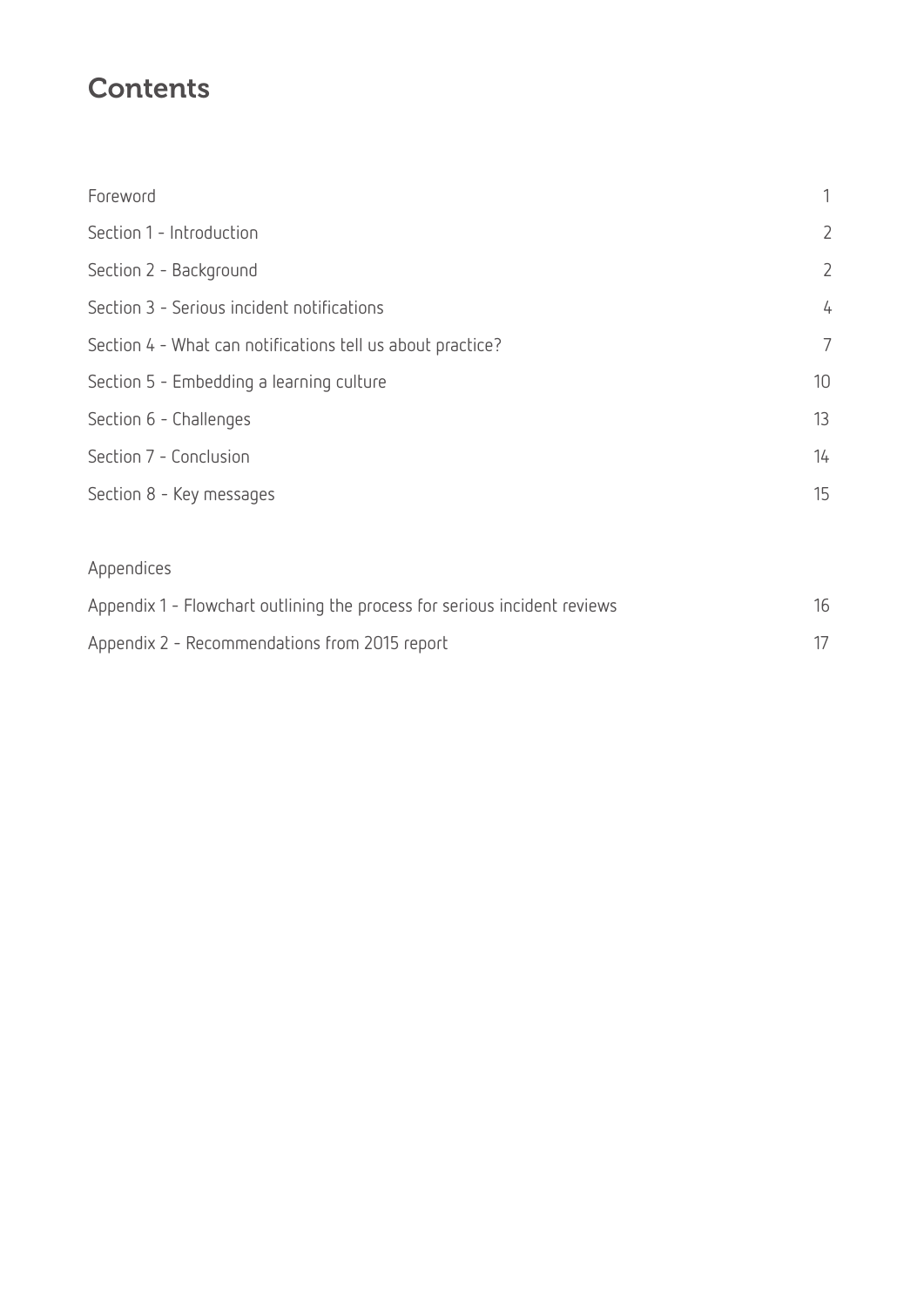### Foreword

As well as regulating and supporting improvement in care services in Scotland, the Care Inspectorate has responsibility for scrutiny of social work services, including criminal justice social work. Where a person is on a community supervision order or licence, there is – rightly – intense public interest in how they are supervised. If things go wrong, the Care Inspectorate, alongside colleagues in the local authority, plays an important role in making sure local authorities and their partners look carefully at what happened and learn any lessons. This report provides an update on the detail and learning from serious incident reviews carried out by criminal justice social work services between 2015 and 2017.

At any point in time, social work criminal justice services supervise a large number of individuals but, fortunately, serious incidents are relatively few. Where they do occur, the responsible local authority should notify us and carry out a serious incident review in order to examine the circumstances and use the learning to improve practice and services. While not every serious incident can be prevented, a serious incident review helps improve practice by identifying and sharing the lessons learned. The Care Inspectorate reviews these serious incident reviews and work with local authorities to ensure they have been reviewed well, and the right learning has occurred. Together with Social Work Scotland and the Scottish Government, we believe this is an important way of monitoring these incidents and learning from them.

We have seen an improvement in the quality of comprehensive reviews but some initial reviews lacked necessary detail. Having to ask for more information because initial information is insufficient can prolong the time taken to get learning quickly back into the system. Nonetheless, most of the reviews we received were undertaken in a thorough and well-considered manner and demonstrated a high standard of quality assurance practice. We have again highlighted the need for more consistent reporting from some local authorities.

We found that appropriate risk assessment tools had been used in most, but not all, cases. Such tools are essential in enabling practitioners to better understand the factors that may contribute to offending behaviour and inform judgements about the likelihood of reoffending. We have seen an improvement in partnership working in reviews since our last report; this is important to ensure that any learning is shared locally across all the agencies working to support people involved with justice services and help keep communities safe.

While not all serious incidents are avoidable, undertaking serious incident reviews should be directed at maximising learning and preventing avoidable serious incidents wherever possible. Particularly welcome then, is the fact that some local authorities have invested resources in development for their staff and partner agencies to strengthen their approaches to serious incident reporting and reviewing. We encourage more local authorities and their partners to do likewise.

I hope this report is helpful to you.

**Gordon Weir Interim Chief Executive**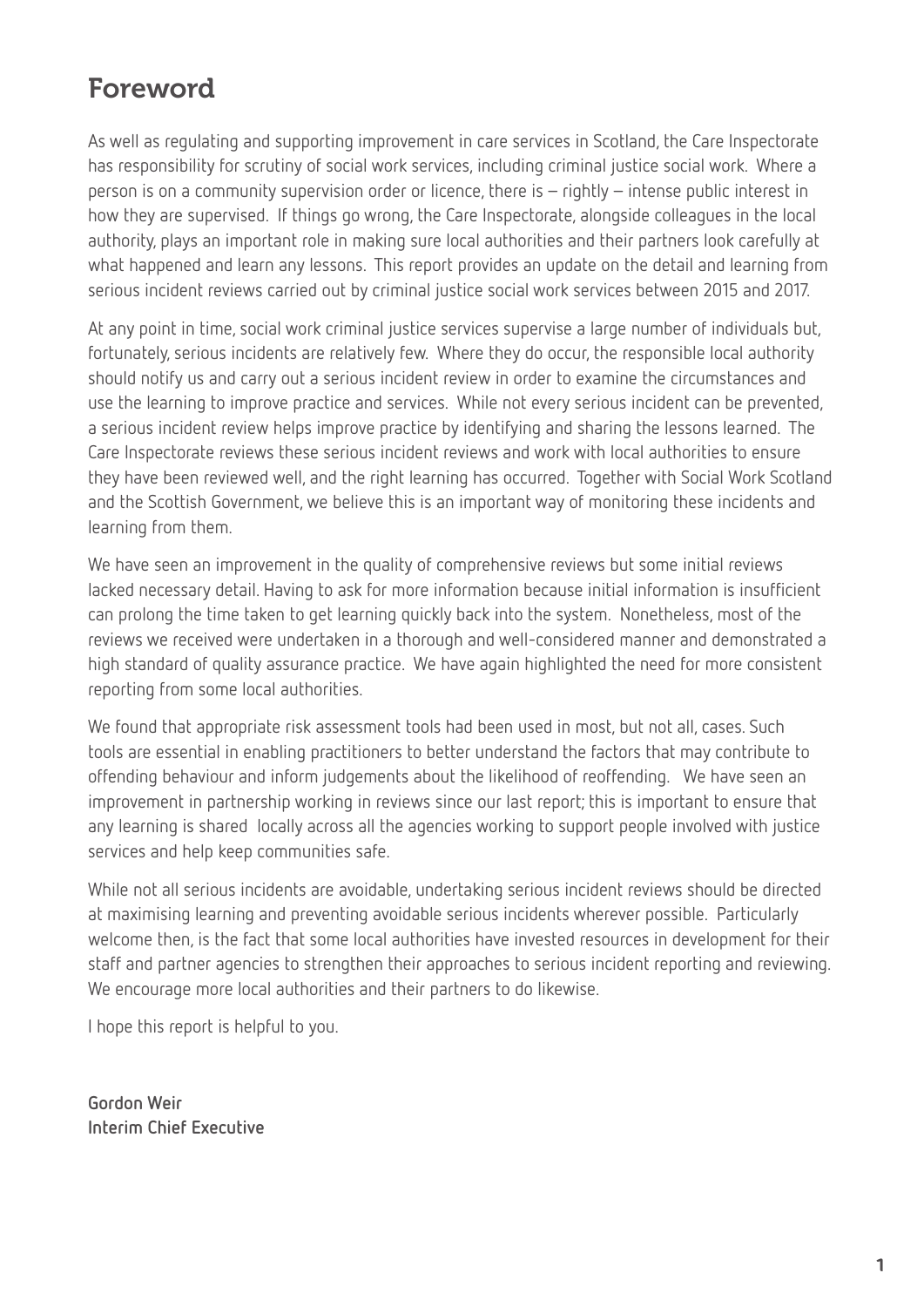### Section 1 – Introduction

This report provides details on notifications of serious incidents made to the Care Inspectorate by local authority criminal justice social work services during the period February 2015 to December 2017. It outlines our analysis of the quality of serious incident reviews and explores what these can tell us about practice by local authority staff with responsibilities for supervising individuals on community supervision orders or subject to licence following release from prison. It also explores how well local authorities are adhering to the agreed notification process, the aim of which is to provide assurance that serious incidents are reviewed appropriately when they occur and that lessons learned from these are embedded in future practice. By engaging with criminal justice social work professionals and local authorities in relation to serious incidents and reviews of them, the serious incident review notification process is one of the ways in which the Care Inspectorate supports improvement in the quality of social work and social care services.

### Section 2 – Background

#### Statutory supervision in Scotland

The governance arrangements for criminal justice social work services are set out in legislation, making them responsible for delivering a range of services for those involved in the criminal justice system<sup>1</sup>. This includes the completion of reports for courts and the Parole Board and the supervision of individuals on statutory social work orders and licences. In 2015-16, 33,045 criminal justice social work reports were prepared for courts or the Parole Board and 19,400 community payback orders were imposed. In the same period, 5,794 statutory throughcare licences were in place<sup>2</sup>. In 2016-17 the number of assessment reports prepared for courts or the Parole Board saw a small increase to 33,477 with 19,140 community payback orders and 5,833 statutory throughcare licences being issued<sup>3</sup>. In addition to the above, criminal justice social work services also have responsibility for the supervision of individuals subject to a Drug Treatment and Testing Order, extended sentence, supervised release order, short-term sex offender licence or voluntary throughcare.

Guidance on the management and supervision of these orders and licences is contained within National Outcomes and Standards<sup>4</sup>. We refer to and consider compliance against these standards when analysing the serious incident reviews that we receive from local authorities and assessing the quality of them.

4 National Outcomes and Standards for Social Work Services in the Criminal Justice System 2010: The Scottish Government

<sup>1</sup> Social Work (Scotland) Act 1968, Criminal Justice (Scotland) Act 2003, Community Justice and Licensing (Scotland) Act 2010

<sup>&</sup>lt;sup>2</sup> These are supervision licences put in place when an individual is released from prison and include Parole, Non-Parole and Life Licence 3 Scottish Government: Criminal Justice Social Work Statistics 2015-16 / 2016-17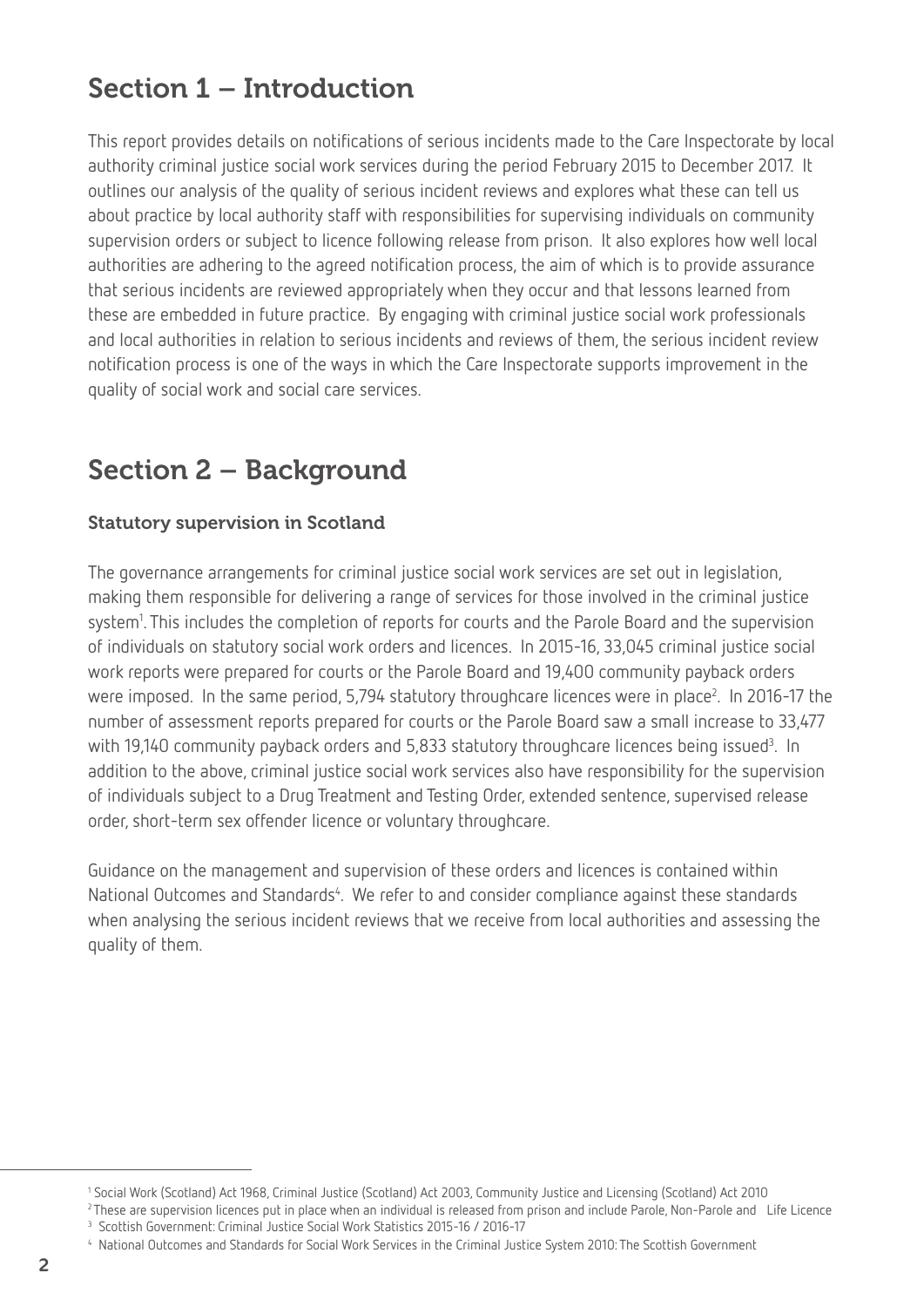A serious incident is defined as an incident involving:

" Harmful behaviour of a violent or sexual nature, which is life threatening and/or traumatic and from which recovery, whether physical or psychological, may reasonably be expected to be difficult or impossible."5

Serious incident review guidance states that a serious incident review should always be carried out when:

- an individual on statutory supervision or licence is charged with, or recalled to custody on suspicion of, an offence that has resulted in the death of, or serious harm to, another person
- the incident, or accumulation of incidents, gives rise to significant concerns about professional or service involvement or lack of involvement
- an individual on supervision has died or been seriously injured in circumstances likely to generate significant public concern.

To date, serious incident notifications have related only to the first and third categories outlined above. Later in the report, we comment on where serious incident reviews have highlighted issues of professional practice and what local authorities have done to address this. Serious incident review guidance contains a detailed process for local authorities to follow and is available on our website $^6$ . When we refer to serious incident reviews in this report, this relates to both initial analysis reviews and comprehensive reviews unless these are named explicitly. Appendix 1 contains a flowchart which outlines the process which should be followed when a serious incident happens.

#### Duty to notify the Care Inspectorate

The Care Inspectorate worked in partnership with Scottish Government and Social Work Scotland<sup>7</sup> to develop a process that would facilitate examination of the quality of the serious incident reviews undertaken by criminal justice social work services following a serious incident. The overarching principle behind this was to support continuous improvement in this area of work. The serious incident review guidance outlines what is required of local authorities and how we will respond to notifications of serious incidents.

Local authority criminal justice social work services are required to notify us within five working days of a serious incident occurring. They then conduct an initial analysis review (IAR) of the supervision of the individual. Based on the information obtained from the IAR, local authorities will then decide whether they need to carry out a more detailed comprehensive review of circumstances or conclude that completion of the IAR was sufficient. Local authorities must submit the completed reviews to us for consideration within three months of notification of the incident.

The completion of an initial analysis review is considered sufficient when there is clear evidence that: • risk assessments and case management plans were up to date and implemented

<sup>5</sup> Framework for Risk Assessment and Management Evaluation: FRAME, Scottish Government, September 2011 6 www.careinspectorate.com/index.php/low-graphics/81-publications/professionals-registration/serious-incident reviews/2308-serious-incident-reviews-guidance

<sup>7</sup> Social Work Scotland was known as the Association of Directors of Social Work until June 2014 and at the time this process was developed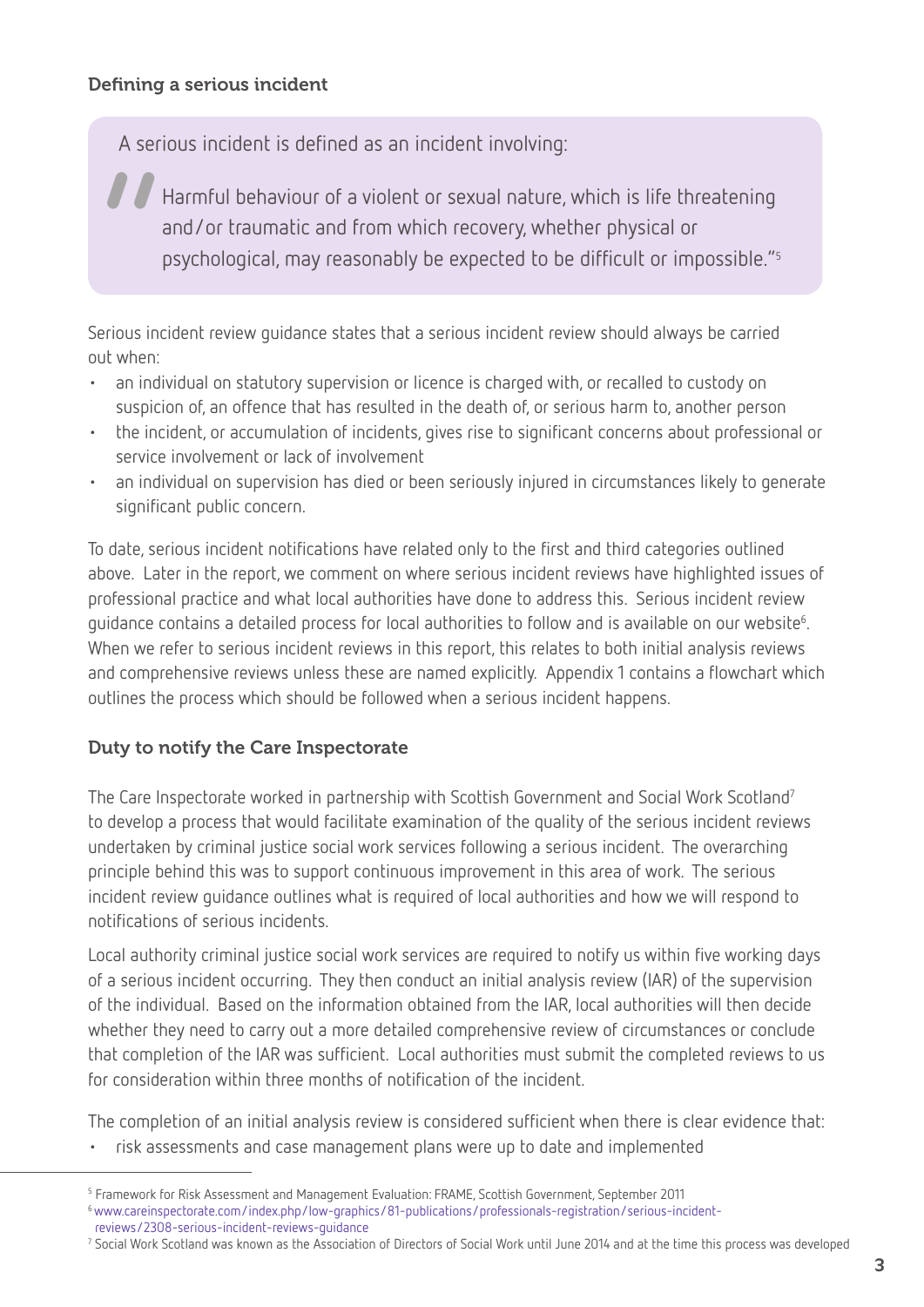- an appropriate level of contact between the supervising officer and the service user was maintained
- supervision and progress reviews were carried out in accordance with National Outcomes and **Standards**
- issues of non-compliance were managed appropriately.

If the initial analysis review determines that areas of sufficient concern or uncertainty remain, a comprehensive review should be completed. Comprehensive reviews should closely examine the circumstances of the supervision of the statutory order or licence and should contain an action plan which highlights areas for improvement and how these will be achieved.

We assure the quality of serious incident reviews by looking at how they have been conducted and whether they have been carried out in a robust and comprehensive manner. We then write to local authorities with our comments. This process enables us to recognise and share strengths in practice and to highlight where there is room for improvement. The aim is to provide a framework for local authorities to examine the quality of practice and adherence to legislation and guidance when a serious incident occurs, and to use the learning achieved from this to improve future practice.

#### Multi-Agency Public Protection Arrangements (MAPPA) and serious incident reviews

Our serious incident review guidance was developed in conjunction with MAPPA guidance<sup>8</sup> and is compatible with the procedures outlined within it. MAPPA guidance sets out the responsibilities of partner agencies when a relevant offender becomes involved in a serious incident and when a MAPPA significant case review (SCR) may be required. In order to streamline the process for notification of serious incidents, Section 4 of our guidance highlights that when a MAPPA significant case review initial notification report is completed for submission to the strategic oversight group, this can also be used as the notification to us. Where the strategic oversight group decides to proceed with a SCR, we have no role in the quality assurance of the resulting report. Where the strategic oversight group indicates that it does not intend to conduct a SCR and an initial case review (ICR) has not been completed, then a serious incident review should be completed by criminal justice social work services and submitted to us as outlined in our guidance. Where a MAPPA ICR is requested and completed, if suitable and appropriate, this can be submitted to us as the serious incident review report in order to avoid duplication. This ensures that a quality assurance process applies to all individuals who are under the supervision of social work services when a serious incident happens.

### Section 3 - Serious incident notifications

This report focuses on the period between February 2015 and December 2017. Previous reports can be found on our website<sup>9</sup>. Table 1 below, provides a breakdown of the 200 serious incidents notified to us by local authorities during this period. Twenty-four of 32 local authority areas submitted at least one notification within this timeframe however; the majority of serious incident review notifications were submitted by approximately one-third of local authority areas. Eight areas have not submitted any serious incident reviews during this period. Seventeen local authorities have submitted three or fewer notifications in the past three years.

<sup>8</sup> Scottish Government: Multi-Agency Public Protection Arrangements (MAPPA) National Guidance 2016

<sup>9</sup> http://www.careinspectorate.com/index.php/publications-statistics/81-professionals-registration/serious-incident-reviews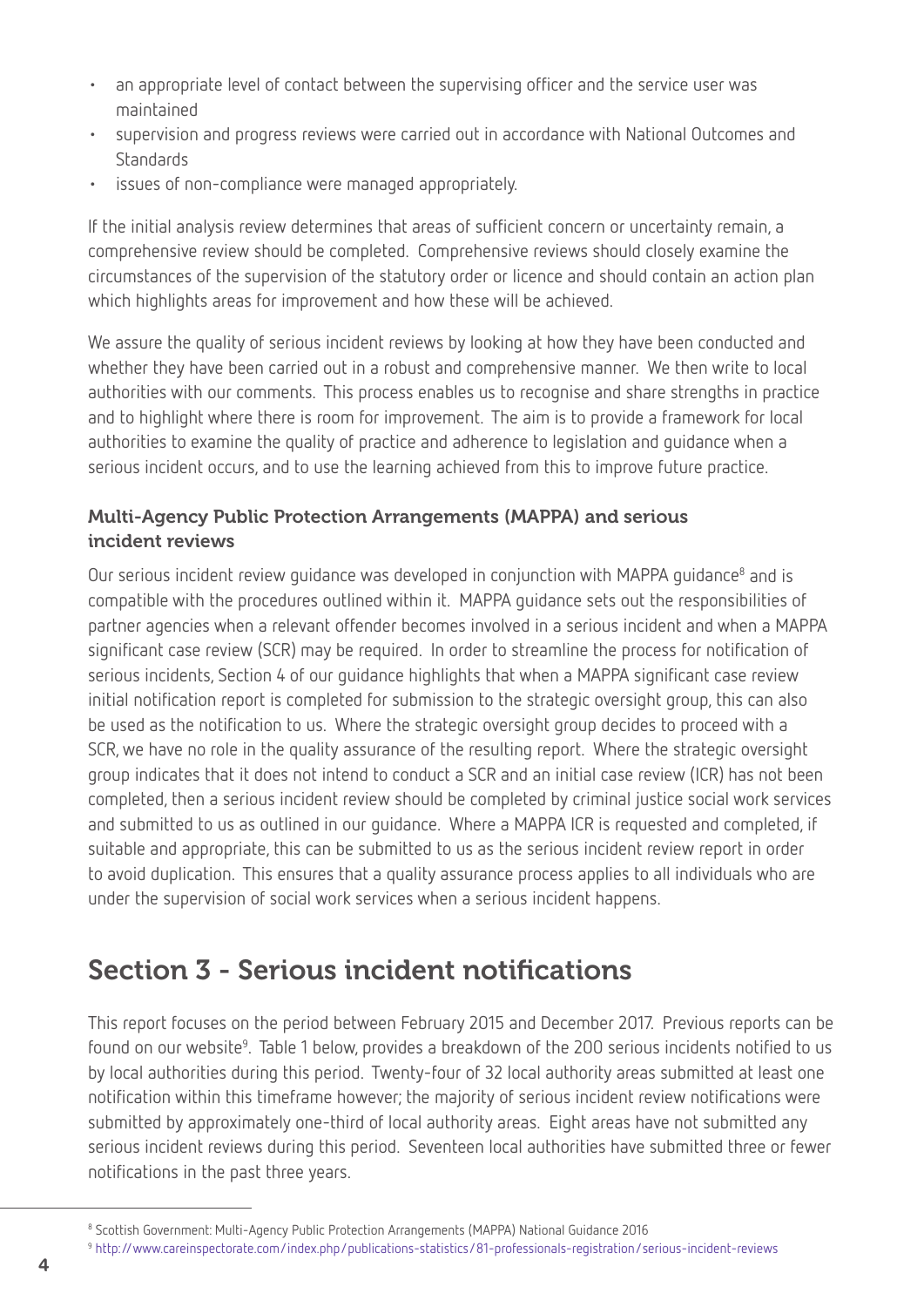| Local authority       |                | Feb-Dec 2015   Jan-Dec 2016 | Jan-Dec 2017   | <b>Total</b>   |
|-----------------------|----------------|-----------------------------|----------------|----------------|
| Glasgow City          | 11             | 13                          | 20             | 44             |
| City of Edinburgh     | 8              | 9                           | 8              | 25             |
| West Lothian          | 7              | 5                           | 11             | 23             |
| North Lanarkshire     | 12             |                             | 3              | 22             |
| Scottish Borders      | 3              | 2                           | 6              | 11             |
| Dumfries and Galloway | 4              | 4                           | $\overline{2}$ | 10             |
| North Ayrshire        | $\overline{2}$ | $\overline{2}$              | 5              | 9              |
| South Ayrshire        | 3              |                             | 2              | 6              |
| Renfrewshire          | 3              | $\overline{2}$              | 1              | 6              |
| Highland              | $\mathbf 0$    | 4                           | 1              | 5              |
| East Ayrshire         | 5              | 0                           | 0              | 5              |
| Dundee City           | $\mathbf 0$    |                             | 4              | 5              |
| Fife                  | 1              | 2                           | 1              | 4              |
| Stirling              | $\overline{2}$ | $\overline{2}$              | 0              | 4              |
| Aberdeen City         | $\overline{2}$ |                             | 1              | 4              |
| Inverclyde            | 1              | $\cup$                      | $\overline{2}$ | 3              |
| Falkirk               | $\mathbf 0$    | $\cup$                      | 3              | 3              |
| West Dunbartonshire   | 1              |                             | 1              | 3              |
| Angus                 | 2              | 0                           | 0              | $\overline{2}$ |
| East Dunbartonshire   | $\overline{0}$ |                             | 1              | $\overline{2}$ |
| South Lanarkshire     | $\cup$         |                             | $\cup$         |                |
| East Renfrewshire     | $\cup$         |                             | $\overline{0}$ |                |
| Aberdeenshire         | 1              | 0                           | $\overline{0}$ |                |
| Orkney Islands        | 1              | 0                           | $\cup$         |                |
| Clackmannanshire      | $\overline{0}$ | 0                           | $\overline{0}$ | 0              |
| Shetland              | $\mathbf 0$    | $\mathbf 0$                 | $\mathbf 0$    | 0              |
| Midlothian            | $\mathbf 0$    | $\mathbf 0$                 | $\mathbf 0$    | 0              |
| East Lothian          | $\mathbf 0$    | $\mathbf 0$                 | $\mathbf 0$    | 0              |
| Argyll and Bute       | $\mathbf 0$    | 0                           | $\overline{0}$ | 0              |
| Perth and Kinross     | $\mathbf 0$    | 0                           | $\cup$         | 0              |
| Moray                 | $\overline{0}$ | $\overline{0}$              | $\overline{0}$ | 0              |
| Eilean Siar           | $\Omega$       | 0                           | $\overline{0}$ | 0              |
| Total                 | 69             | 59                          | 72             | 200            |

#### Table 1 – Notifications submitted by local authorities

Of the 200 notifications received, 190 progressed to a review. The 10 notifications that did not proceed to a review were withdrawn after an early exploration with the relevant criminal justice social work manager clarified that the notification criteria had not been met. The majority of notifications (135) resulted in an initial analysis review being considered sufficient while 55 resulted in a comprehensive review.

Local authorities are required to advise us of the type of serious incident that has resulted in a notification and also the type of supervision order or licence that an individual was subject to at the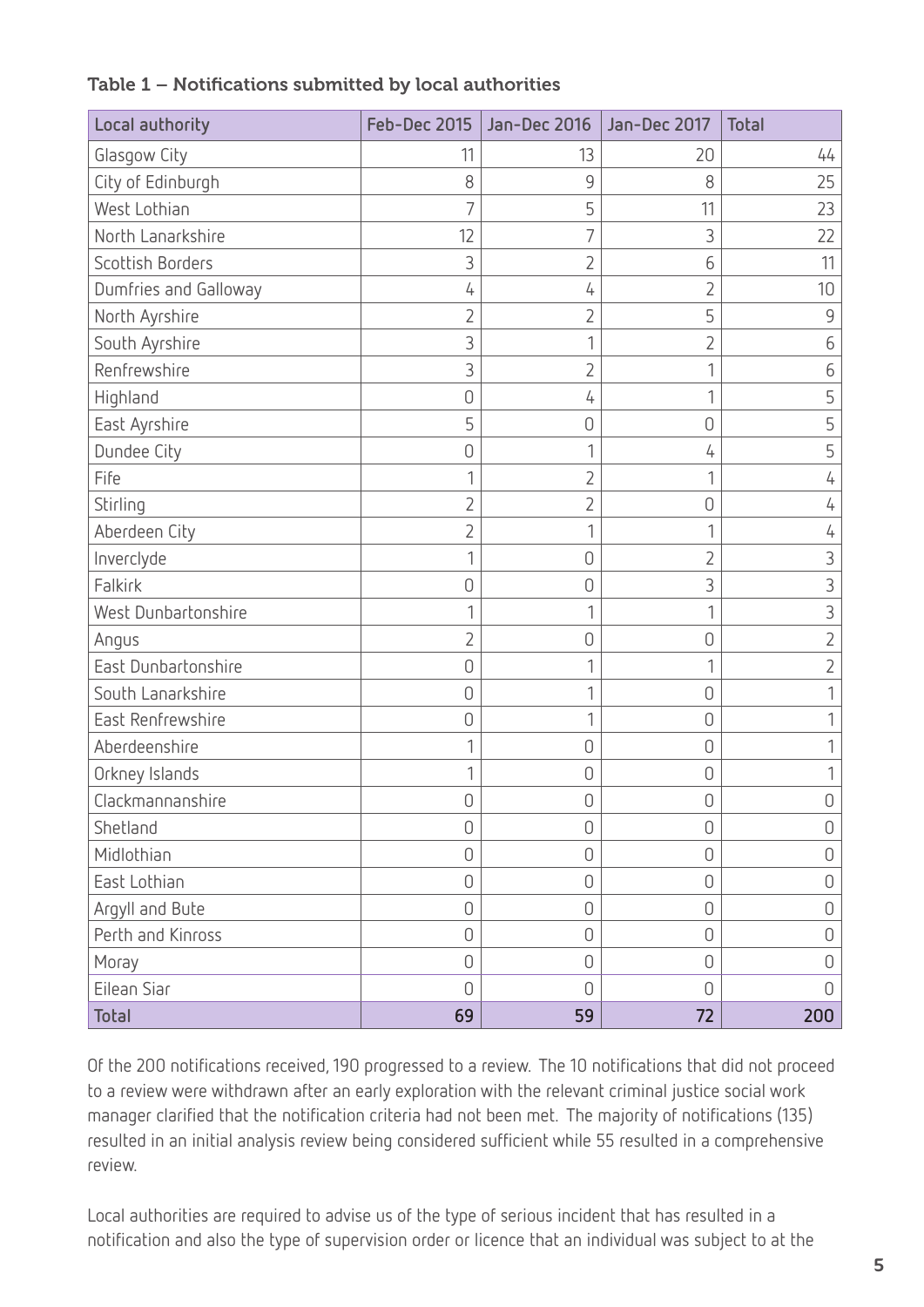time of notification. As outlined in table 2 below, the largest single number of notifications was made under the category of serious assault which accounted for 60 of 200 notifications. This is an increase since our previous report and is more in line with national crime figures.

We received 49 notifications within the category of sexual offences and 43 regarding the death of an individual subject to a statutory order or licence. Between 2016 and 2017, there was an increase from 11 to 21 notifications relating to sexual offences. In November 2015, we published a joint thematic review of the effectiveness of MAPPA in Scotland. Recommendation 10 of the review concerned the need to maximise learning and development originating from MAPPA initial case reviews and significant case reviews (SCR). This may have contributed to the increase we have seen in these notifications. The changes that we have made in order to streamline serious incident review and MAPPA SCR notification processes may also have had some bearing on this increase. While small in number, the increase is consistent with national crime figures, which highlight that there was a 5% increase in sexual crimes recorded between 2015-16 and 2016-1710.

We have seen a reduction in notifications where an individual subject to a statutory order or licence has died. The majority of these deaths are thought to be drug-related. Notifications such as these fell from 21 in 2015 to 12 in 2017. This is in contrast to nationally-recorded drug-related deaths, which have continued to increase each year over the past decade, although the numbers are too small to be able to draw meaningful conclusions<sup>11</sup>.

| Type of serious incident                            | <b>Feb-Dec</b><br>2015 | Jan-Dec<br>2016 | Jan-Dec<br>2017 | <b>Total</b>   |
|-----------------------------------------------------|------------------------|-----------------|-----------------|----------------|
| Sexual offences: these include different types of   | 17                     | 11              | 21              | 49             |
| sexual offences including rape, sexual assault      |                        |                 |                 |                |
| Deceased: includes death by natural causes,         | 21                     | 10              | 12              | 43             |
| death by accident and unexplained death (often      |                        |                 |                 |                |
| described in reviews as potentially drug related)   |                        |                 |                 |                |
| Suicide                                             | 1                      | 5               | 4               | 10             |
| Murder (perpetrator)                                | $\overline{2}$         | 9               | 5               | 16             |
| Attempted murder                                    | 4                      | 6               | 5               | 15             |
| Murder (victim)                                     | $\overline{2}$         | 0               | N               | $\overline{2}$ |
| Serious assault: includes assault to severe injury, | 19                     | 18              | 23              | 60             |
| and assault with elements of endangerment           |                        |                 |                 |                |
| to life, carrying offensive weapon, robbery and     |                        |                 |                 |                |
| attempt to rob                                      |                        |                 |                 |                |
| Abduction                                           | 1                      | 0               | $\overline{2}$  | 3              |
| Possession of a firearm                             |                        | Ω               | N               |                |
| Terrorism offences                                  |                        | U               | n               |                |
| <b>Total</b>                                        | 69                     | 59              | 72              | 200            |

#### Table 2 – Type of serious incident resulting in notification

<sup>10</sup> Scottish Government: Recorded crime in Scotland 2016-2017, September 2017

<sup>11</sup> Scottish Government: National Records of Scotland: Drug-Related Deaths, August 2017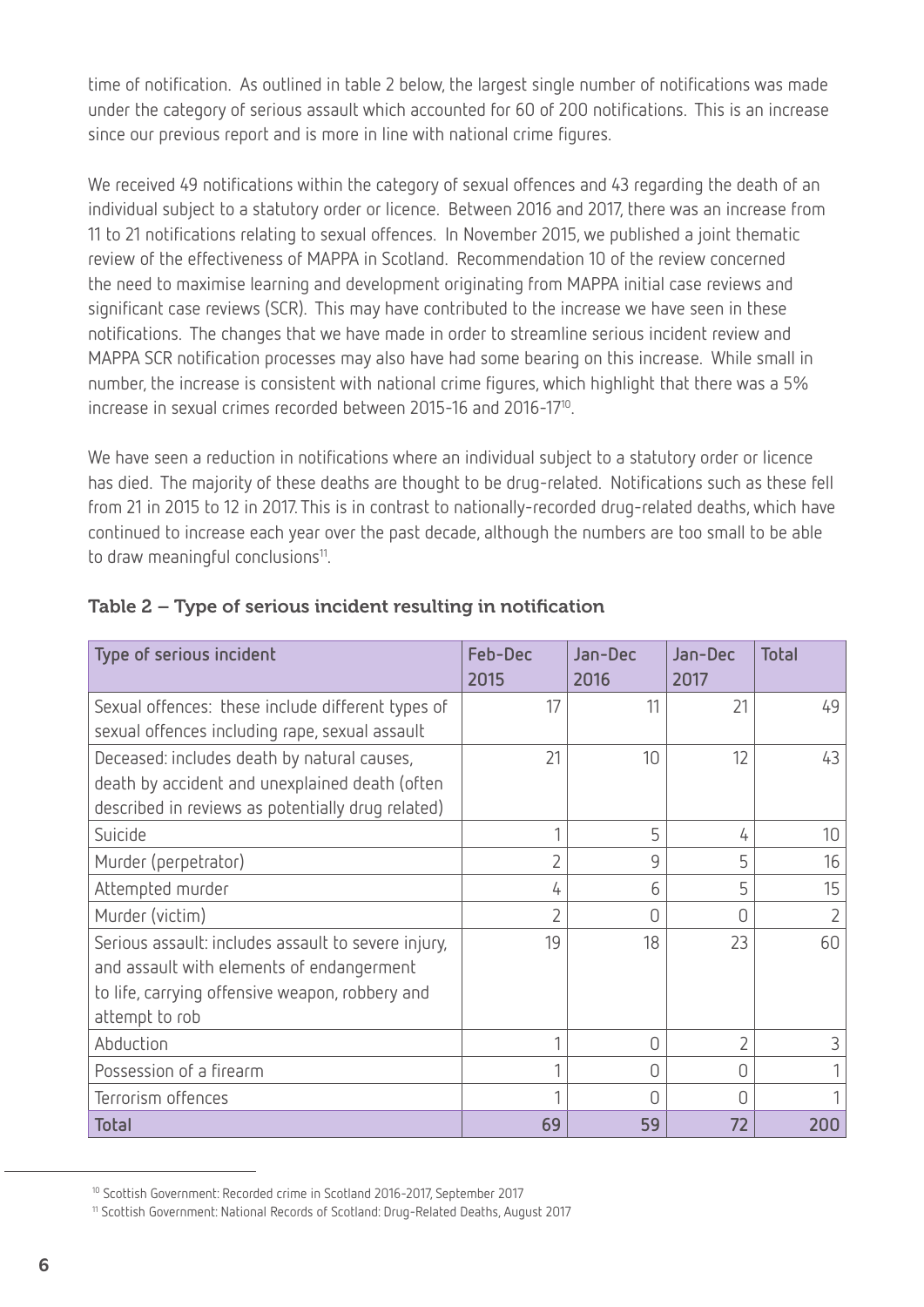Table 3 below shows that 143 of 200 notifications were made in relation to individuals subject to a community payback order. This is proportionate in relation to national figures as the majority of individuals subject to statutory supervision in Scotland are on a community payback order, with a much smaller number being subject to parole, non-parole and life licence<sup>12</sup>.

| Licence/supervision order        |    | Feb-Dec 2015   Jan-Dec 2016   Jan-Dec 2017 |    | Total |
|----------------------------------|----|--------------------------------------------|----|-------|
| Community payback order          | 51 | 42                                         | 50 | 143   |
| Non-parole licence               |    | 4                                          |    | 15    |
| Parole licence                   |    | 3                                          |    | 15    |
| Supervised release order         |    |                                            |    | 14    |
| Life licence                     |    |                                            | 4  |       |
| Extended sentence                |    |                                            |    |       |
| Drug treatment and testing order |    |                                            |    |       |
| Home leave licence               |    |                                            |    |       |
| Deferred sentence                |    |                                            |    |       |
| <b>Totals</b>                    | 69 | 59                                         |    | 200   |

Table 3 – Type of licence or statutory supervision order at time of notification

### Section 4 - What can notifications tell us about practice?

While the number of notifications we have received is significant, it is a very small fraction of the overall number of statutory supervision orders and licences that are imposed and issued each year. However, the level of detail contained within the serious incident reviews that we have received provides us with a useful indication of the quality of practice in this area of work. We have outlined what we have found in relation to practice under three key headings.

#### Risk and needs assessment, planning and reviewing

Criminal justice social workers are required to undertake risk and needs assessments when preparing reports for courts and for the Parole Board. These assessments enable practitioners to better understand and identify the factors that may contribute to offending behaviour and are used to measure relevant factors such as risk of re-offending, risk of harm to others as well as the likelihood and potential impact of offending behaviour. The information gathered from assessments is used to form case management plans and to update these when changes in risk or needs occur. A range of assessment instruments are used for this purpose including the Level of Service Case Management Inventory (LS/CMI)<sup>13</sup>, Stable and Acute 2007 and Risk Matrix 2000, which are used to assess the risk posed by individuals convicted of sex offences, and the Spousal Assault Risk Assessment<sup>14</sup>.

We found that appropriate reference had been made to the use of these tools in the majority of serious incident reviews we received. Almost 80% of reviews indicated that a comprehensive

<sup>&</sup>lt;sup>12</sup> Scottish Government: Criminal Justice Social Work Statistics 2015-16 and 2016-17

<sup>&</sup>lt;sup>13</sup> LS/CMI is the national assessment and case management instrument used by criminal justice social workers and within the Scottish Prison Service, to consider risk and needs of people who have committed offences

<sup>14</sup> Spousal Assault Risk Assessment is used to assess risk in respect of domestic violence convictions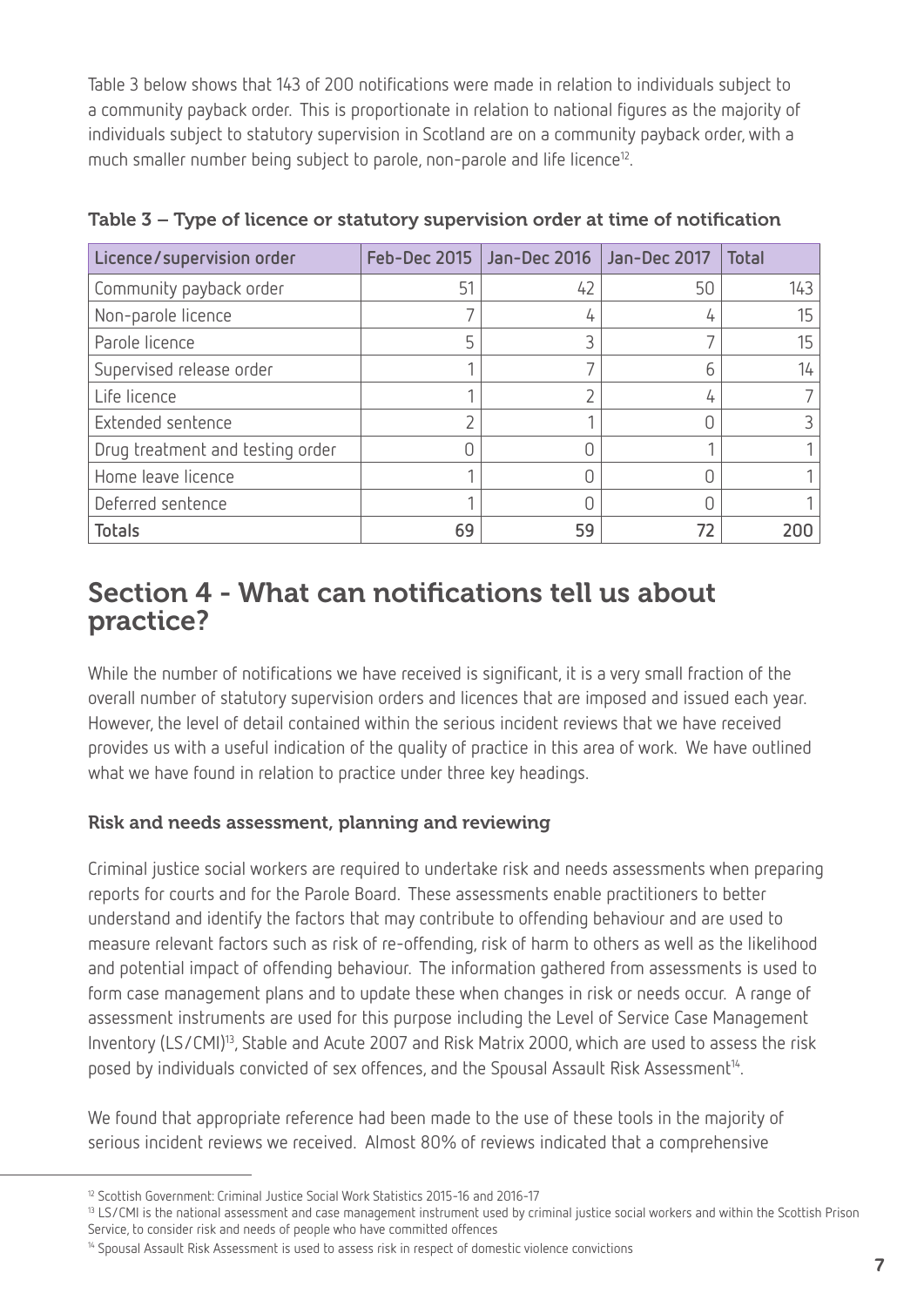assessment using LS/CMI had been carried out within 20 days of an order being imposed, as required by guidance, in order to fully inform a case management plan. This indicates an improvement in practice since our previous report. However, 20% of serious incident reviews lacked sufficient information to indicate whether or not the standard had been met.

Serious incident reviews made reference to case management plans being in place in 93% of cases. Assessments had appropriately informed the case management plan in 79% of these. This also demonstrates an improvement in practice since our previous report where only just over half of relevant serious incident reviews had a case management plan that had been suitably informed by a risk assessment.

We previously reported that LS/CMI had too often either not been completed in time for prisoner release by prison-based social work staff or had not been transferred from the prison to criminal justice social workers in the community following prisoner release. During the period covered by this report, we found a considerable improvement in previous reported practice. LS/CMI was available to community social workers in 89% of 46 relevant cases. This is an important process as it provides an opportunity for community social workers to make any amendments to the case management plan that may be necessary, based on the information contained within the LS/CMI assessment.

When supervising an individual on a statutory order or licence, progress should be reviewed by criminal justice social workers and managers at key stages, in accordance with National Outcomes and Standards. We found evidence of statutory reviews taking place in 93% of 179 relevant cases. Of these, a clear majority (84%) were undertaken within the required timescale. Of those that did not meet the required timescale, the most common reason was failure of the individual to attend the review meeting as required. It was evident from reviews that in some cases the follow-up review had not been planned within an appropriate timeframe and in a few cases there was considerable drift in review timescales being met. Poor planning decreased the likelihood of timely and effective reviews. Nonetheless, it is encouraging to note that in most of the serious incident reviews where it was recognised that the required statutory review timescales had not been met, the local authority had put an action plan in place to address the issue.

In a few instances, we found that serious incident reviews had been undertaken by the first line manager responsible for supervising the case manager and in one case the supervising officer had been involved in undertaking the review. This is not in accordance with our guidance. It is considered good practice for reviews to be undertaken by staff that did not have direct involvement in the case in order to ensure additional objectivity wherever possible.

Our guidance highlights three categories that would warrant the submission of a notification. As outlined in Section 2 of this report, all of the notifications we received related to category one, which relates to individuals being charged with a further offence and category three, which relates to the death of an individual subject to a statutory order or licence. There were no notifications made under category two, which relates to potential concerns about standards of professional practice. This suggests a need for local authorities to be more open to making notifications under category

<sup>10</sup> Scottish Government: Recorded crime in Scotland 2016-2017, September 2017

<sup>&</sup>lt;sup>11</sup> Scottish Government: National Records of Scotland: Drug-Related Deaths, August 2017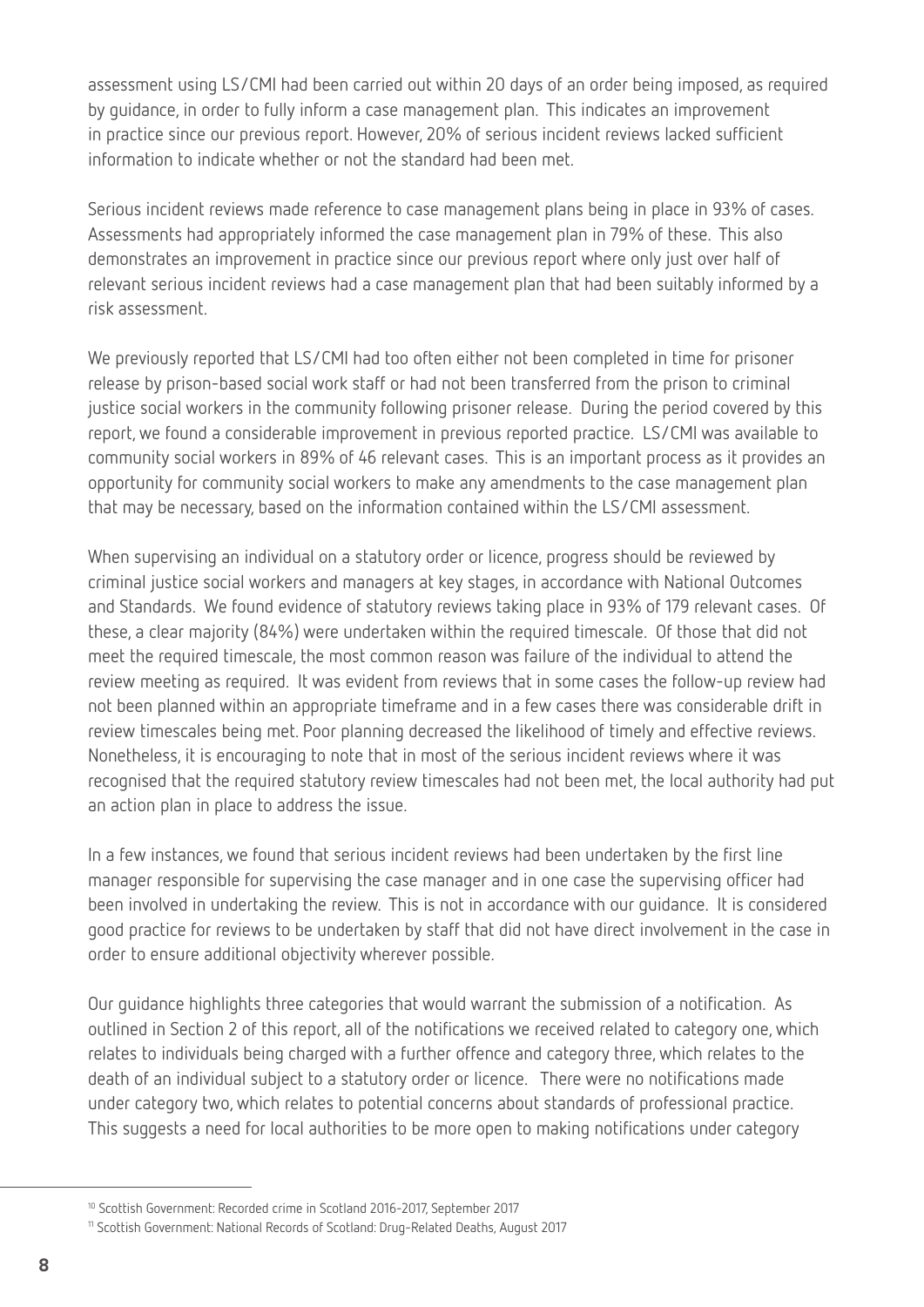two in appropriate circumstances. Despite this, 20% of reviews referred to concerns about practice standards. In most of these, managers undertaking reviews stated that this related to National Outcomes and Standards not being met by supervising officers. Managers noted that in some cases the required level of supervision contact had not been maintained, non-compliance had not been addressed appropriately and, in a few cases, home visits had not been undertaken in accordance with guidelines. It is encouraging to note that these issues had been identified by local authorities as a result of a thorough examination of records and interviews with relevant staff. Managers undertaking serious incident reviews provided clear performance improvement plans in order to address the issues identified and in some cases had initiated disciplinary procedures.

#### **Compliance**

In the context of statutory supervision, compliance relates to whether an individual on a statutory social work order or licence is meeting all of the requirements and conditions imposed by the court or Parole Board. This may include attending appointments with a supervising officer or other agency as instructed and remaining offence free. Individuals may also be required to complete unpaid work, undertake offence-focused work or attend drug and alcohol support services.

During this reporting period, information relating to compliance was contained within almost all of the serious incident reviews we received. This demonstrates a positive improvement since our previous report. Non-compliance by an individual subject to a statutory order or licence had been identified as an issue in 56% (106) of these reviews. This often related to missed supervision appointments or non-attendance at unpaid work, drug and alcohol services or statutory review meetings. It is encouraging to note that non-compliance had been addressed appropriately by the supervising officer in 84% of cases. However, in the remaining 16%, it was evident that non-compliance had not been managed in accordance with required standards. This issue had been identified by the majority of managers undertaking serious incident reviews and action plans had been put in place in order to address the management of non-compliance in these cases and to improve future practice.

#### Partnership working

In most cases where statutory orders have been imposed or when an individual has been released from prison on licence, it is necessary for supervising officers to work closely with a range of partner agencies in order to effectively manage offending behaviour and to ensure that risk and needs are addressed. In some cases, such as the supervision of individuals convicted of sex offences, it is important for supervising officers to liaise closely with the police. In others, close links should be maintained with health and addiction services, housing providers and third sector agencies. Serious incident reviews highlighted that supervising officers worked effectively with relevant partner agencies in almost three-quarters of cases. We have seen an increase in notifications of serious incidents in relation to individuals subject to MAPPA and an improvement in the quality of the information contained within the related comprehensive reviews. This is an improvement since our previous report and suggests that criminal justice social work services and partners are clearer on the expectations of the serious incident review process and have collaborated more effectively on reviews. It is clear that when close partnership working was evident, serious incident reviews reflected a more detailed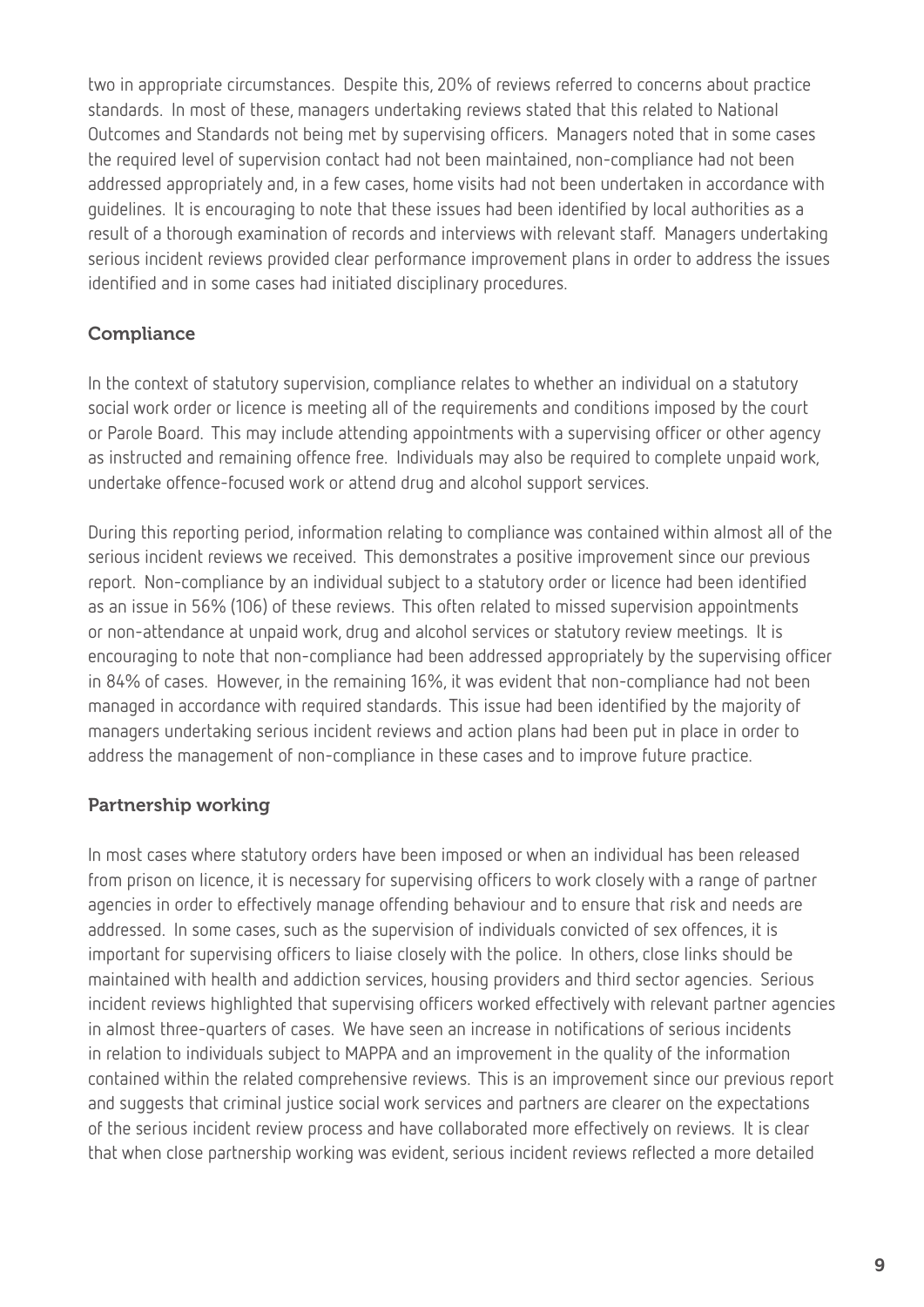and thorough examination of circumstances and reflected real strength in partnership approaches to managing complexity and risk.

Where local authorities have engaged effectively in the serious incident review process and have submitted serious incident reviews routinely, this has resulted in higherquality reviews that have identified helpful learning opportunities for these areas. Some local authorities have used the findings from serious incident reviews as the basis for service development days with a focus on practice and service improvement. Others have used the process to improve collaborative working with partner agencies.

*O* The SIR process recognises the multi-agency approaches to risk assessment and risk management and although it does not identify development areas for other agencies, it has assisted us in developing our own practice with partner agencies such as addiction services, mental health, police and children and families."

**Team manager in justice social work**

### Section 5 - Embedding a learning culture

#### Performance and quality

Serious incident review guidance requires that we are notified within five working days of a serious incident. Fewer than one in three notifications were made within the required five working days, which meant that 71% were outside the required timescale. In the next section, we outline some of the challenges that may have resulted in local authorities not meeting required timescales more regularly. Our guidance also outlines how an initial analysis review and comprehensive review should be undertaken and what information should be included. It states who should be involved in a review and who should provide oversight and quality assurance. Once we have received a notification, local authorities have three months in which to undertake and submit a review to us. Of the 190 reviews received, 58% were completed within three months, while 42% were submitted outside the required timeframe. It is important that reviews are completed on time in order to get learning back into the system as soon as possible. We will review this with the Social Work Scotland Justice Standing Committee in order to explore potential barriers and to support improvement in this.

As previously indicated, 71% of serious incident reviews submitted to us were initial analysis reviews and 29% were comprehensive reviews. In many instances, the type of information and level of detail provided met with our guidance requirements. In a number of cases, there was insufficient detail and we were required to ask for additional information from the managers who had completed reviews. This was necessary in 30% of initial reviews and in 54% of comprehensive reviews. However, it should be noted that the vast majority of requests for additional information following a comprehensive review were made in the first year of this reporting period with only three requests being made in 2016 and 2017 respectively. This reflects a considerable improvement in the quality of comprehensive reviews submitted within this timeframe. Overall, local authorities responded to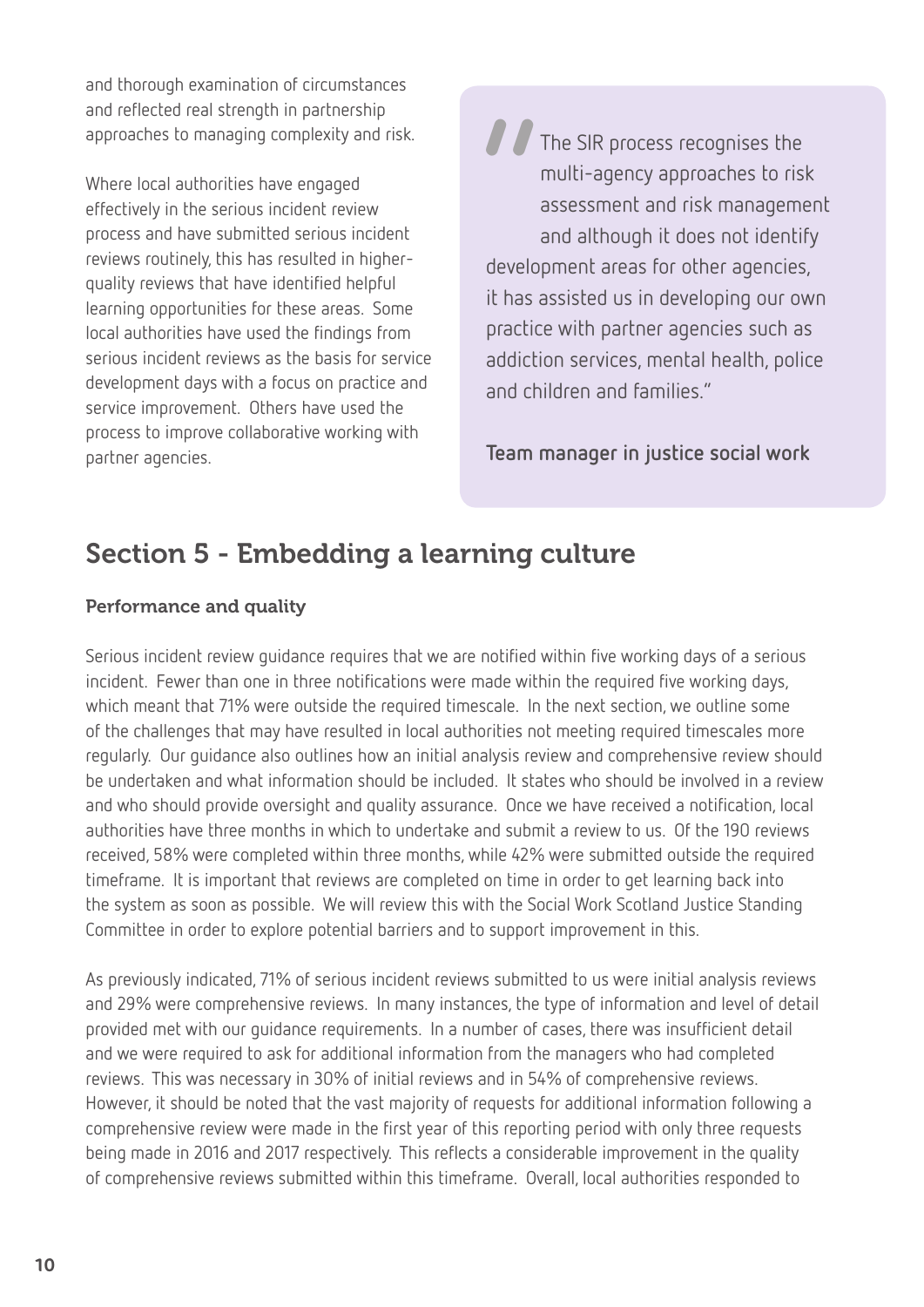requests for additional information within an agreed timescale. However, this process elongates the overall time taken to conclude a review and results in additional work for criminal justice managers. We will continue to liaise with criminal justice social work managers to ensure that sufficient details are provided within initial submissions in order to reduce requests for additional information wherever possible.

Our analysis of serious incident reviews found that almost all were carried out by a criminal justice manager as required and that relevant staff, including the supervising officer and first line manager, were included. Partners and other relevant colleagues, such as unpaid work supervisors and groupwork programme providers, were also consulted and

" The SIR process gives us an opportunity to demonstrate our commitment to being a learning organisation that is focused on outcomes for service users and wider public protection. It facilitates meaningful review that is thoughtful and forward looking; ensuring that lessons are learned and improvements put in place when required."

#### **Service manager in justice social work**

included in the review when they had been involved in supervision or in the case management plan.

#### Under-reporting

Our previous reports highlighted concerns that there may be under-reporting of serious incidents across the country. The notification figures outlined in this report indicate that while some areas have maintained a consistent rate of notifications and compliance with the serious incident review guidance, some local authorities have never submitted a notification. While the circumstances that necessitate a notification (a serious incident) are hard to predict, we find significant differences in reporting rates across authorities, even where there are similar proportions of individuals who are subject to a community payback order. It is difficult to conclude anything other than that some areas are failing to report incidents when they should. This gives rise to two concerns – firstly, that those local authorities have not implemented a process to identify and review serious incidents in order to learn from them and secondly, that our understanding of practice across the country is incomplete. It is important to note that our priority is not to promote a rigid adherence to process but to encourage an appropriate level of notification and review of serious incidents in order to increase opportunities for learning and improvement. It is also important that we are able to build a national picture of the level of serious incidents and how these are responded to. As indicated previously in this report, we have seen evidence of robust oversight of the serious incident review process and evidence of thorough and comprehensive reviews being undertaken by some local authorities. However, if we do not receive notifications in all relevant circumstances we will be unable to know if reviews have taken place and if learning has been achieved and embedded.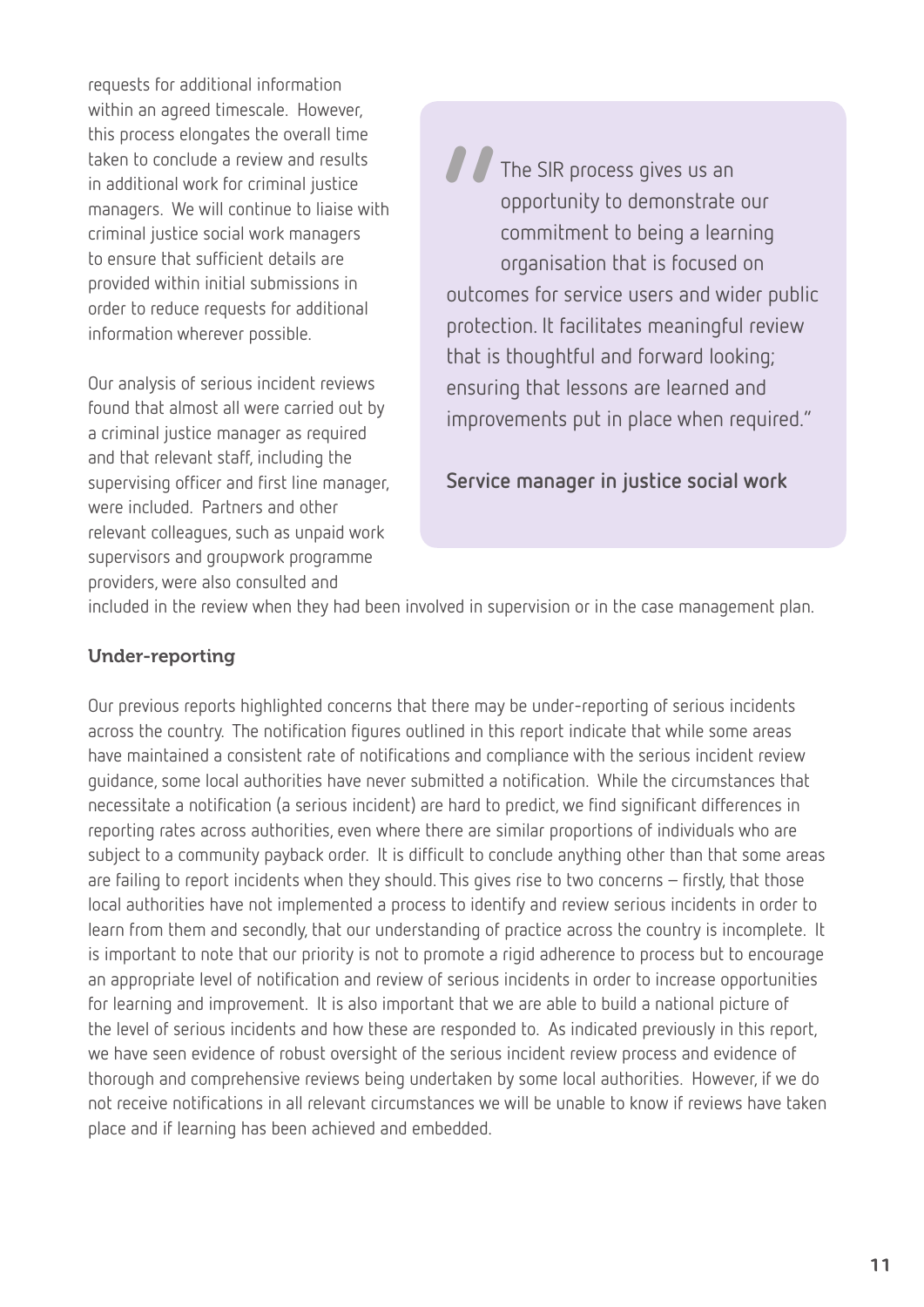We will continue to liaise with the Social Work Scotland Justice Standing Committee and with local authorities in order to encourage an increased understanding of, and engagement with, the serious incident review process in some local authority areas. Our ongoing review of serious incident review notification data and the quality of serious incident reports will also be used as part of our deliberation and decision-making regarding future criminal justice social work inspection activity.

#### Getting learning back into the system

The local authorities that submitted notifications to us regularly tended to submit reviews that contained evidence of a thorough review of records, assessments, plans and engagement with relevant staff. In most of these, we did not request additional information. We saw examples of some areas

*II*<br>emplo Our quality assurance has been improved significantly. We use findings from reviews to enhance employee development and the service's engagement days are taken as an opportunity to provide high-level feedback. This engagement has also helped minimise practitioner anxiety over reviews as they are now seen as an opportunity for learning and improvement."

**Senior public protection manager**

using the serious incident review guidance as a basis for introducing a local protocol for managing the serious incident review process. One local authority had used the learning achieved from undertaking serious incident reviews to develop and introduce a local criminal justice social work improvement plan. While we have not been able to review the impact of this, it is encouraging to note the effective use of the learning from reviews in an effort to improve the quality of services and adherence to national standards.

Some local authorities have delivered development days for staff on the subject of serious incident reporting and undertaking reviews. One area has reviewed its quality assurance of the process in order to minimise requests for additional information and to ensure that senior managers have sufficient oversight. We have seen strong examples within comprehensive reviews of local authorities identifying areas for improvement and outlining these in detailed action plans aimed at improving practice and service delivery.

#### Good practice

Serious incident review guidance highlights that it would be useful for us to be informed about examples of good practice in the supervision and management of statutory orders and licences so that we can share any learning from these as appropriate. The guidance outlines criteria for good practice and states that examples of sector-leading practice that other local authorities could potentially learn and benefit from would be helpful. We also request examples of practice that demonstrate innovation and that have had a positive outcome for people who use services, and for staff and partners. While a small number of serious incident reviews referred to examples of good practice, these did not always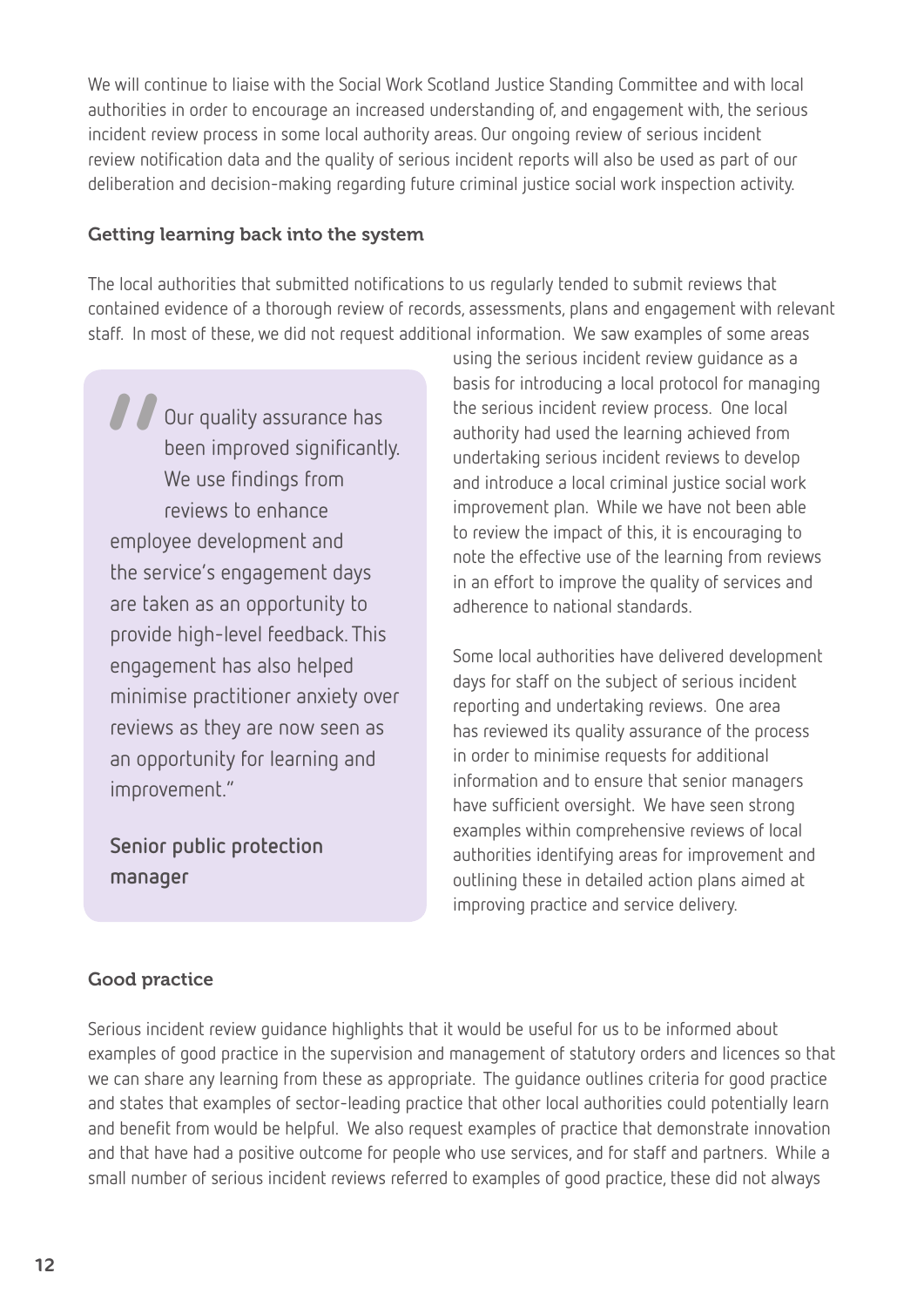meet the criteria set out in our guidance. We recognise that there may be some uncertainty about what constitutes a strong example of good practice within these criteria. In some reviews, we have seen evidence of good practice that has not been recorded as such in the section provided, which may suggest a lack of confidence in identifying and promoting good practice. We will liaise with the Social Work Scotland Justice Standing Committee on this issue in order to encourage the identification of good practice that could be shared to promote continuous improvement.

We received very few serious incident reviews that outlined issues of national relevance or significance. We would encourage local authorities to give this greater consideration during their completion of reviews in order to identify issues that may improve practice or processes. This is an area we will explore further with Social Work Scotland when we next review our processes and guidance.

### Section 6 - Challenges

We recognise that providing notifications within the five-day timescale outlined in guidance may be a challenge for local authorities and acknowledge that, in some instances, late notifications may be due to criminal justice social work services not being aware that a serious incident has occurred. Some reviews have highlighted that delays in receiving information from courts that an individual has appeared on charges has resulted in delayed notification. In a small number of cases where criminal justice social work services have become aware that an individual has been charged with a historical offence, this will also result in notifications being outside timescales. We have noted that changes in local management arrangements can affect the review process and have seen both an increase and decrease in notifications following changes in management.

We have examined our performance in relation to responding to local authority serious incident reports and meeting timescales to inform Scottish Government of notifications of a serious incident. We achieved this in 93% of instances, responded to 80% of reviews within agreed timescales and identified challenges that have affected this. We recognise that the demands upon strategic inspection teams of delivering national inspection programmes has resulted in delays in responding to some serious incident reviews.

We now have a designated strategic justice team that will have a focus on a range of scrutiny, inspection and improvement support activities in relation to community justice. This will include serious incident reviews. We have also adjusted our business support function to support our quality assurance work.

In late 2017, we introduced a screening process whereby a strategic inspector will consider all initial notifications to ensure that they meet our criteria. This identifies those that do not meet our criteria at an early stage in order to avoid unnecessary reviews being carried out. We intend to undertake a review of our processes and guidance in conjunction with Social Work Scotland Justice Standing Committee. This will also include new and emerging considerations such as Duty of Candour.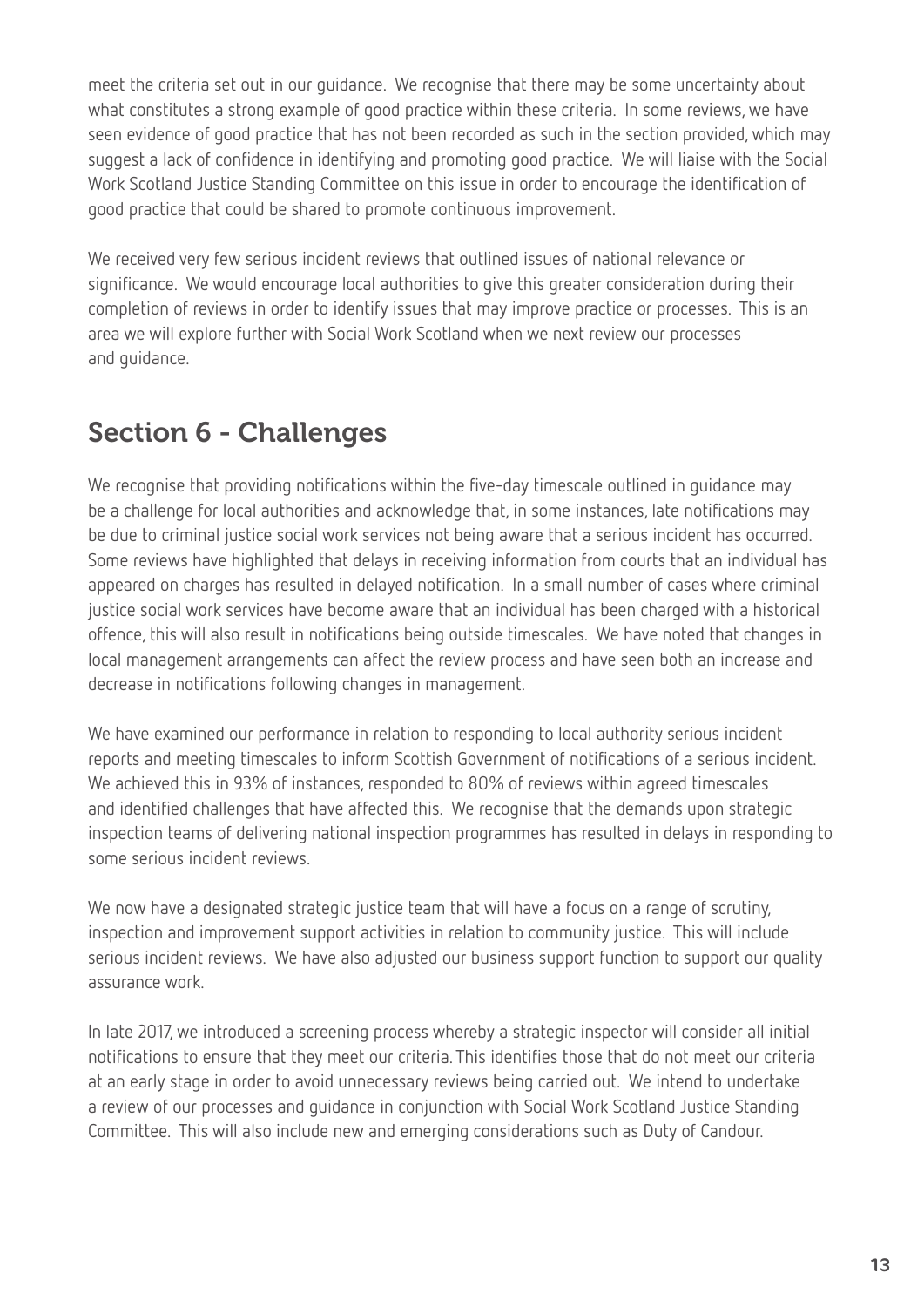## Section 7 - Conclusion

Notifications of serious incidents make up less than 1% of social work orders or licences, including community payback orders that are imposed in Scotland each year. However, when a serious incident occurs, it is important that every opportunity is taken to review the circumstances, the quality of supervision and the level of compliance with national standards. The completion of the serious incident review process and independent review can provide useful learning for criminal justice social work services and can reassure local authority senior managers that appropriate action has been taken in response to a serious incident.

Local authorities that have consistently submitted notifications to us have demonstrated a willingness to learn from serious incident reviews and work towards improving services and outcomes for individuals and the community. While improvement is required in meeting required notification timescales, most of the reviews we received were undertaken in a thorough and well-considered manner, and demonstrated a high standard of quality assurance practice. Under-reporting of serious incidents from some local authorities has resulted in a lack of clarity on the national picture in terms of the number of serious incidents that may have occurred and how well any learning achieved from reviewing these is embedded in practice. We have seen an improvement in the quality of comprehensive reviews but some initial analysis reviews lacked sufficient detail, which resulted in requests for additional information, which in turn elongates the process.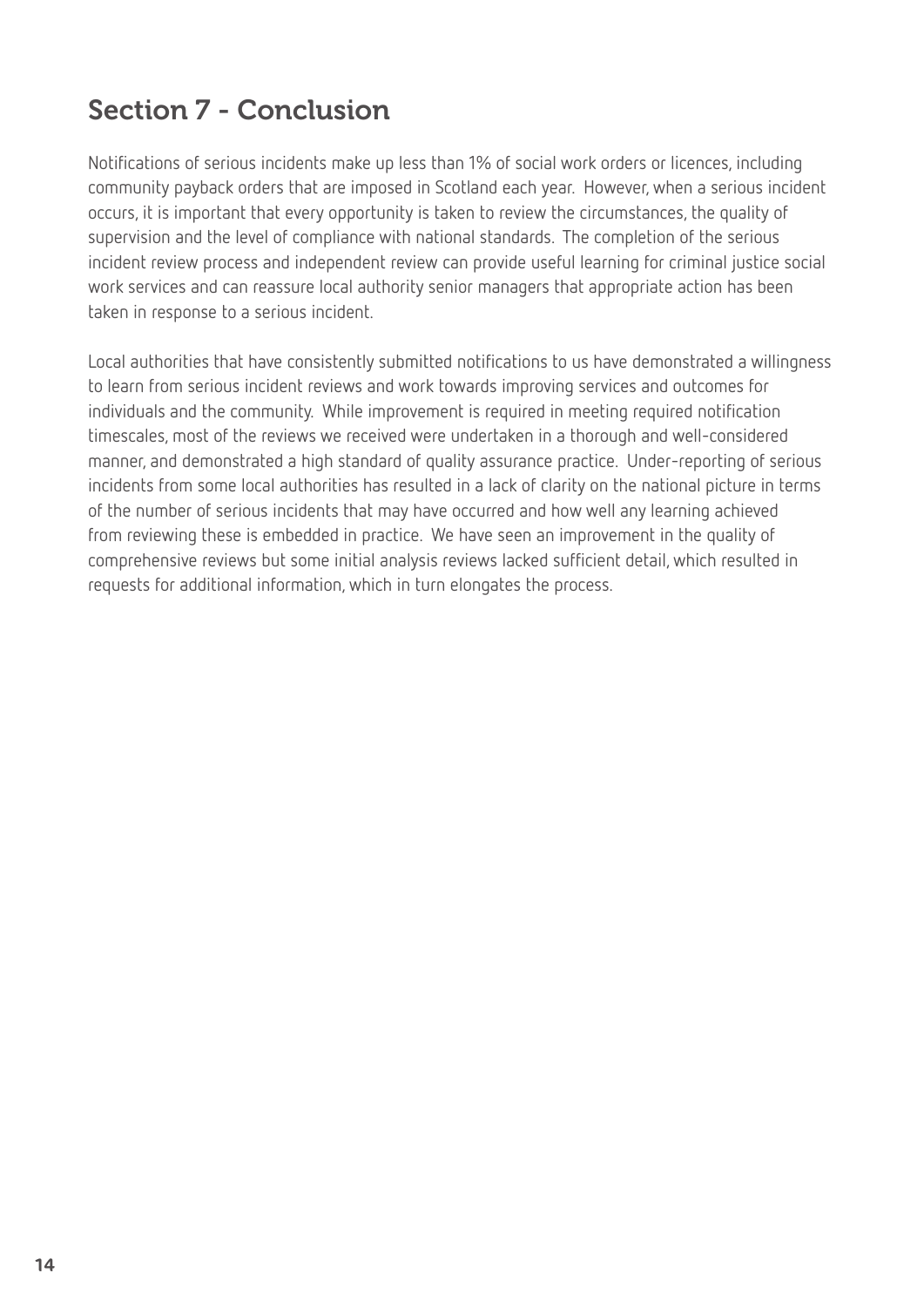### Section 8 – Key messages

• While several local authorities have consistently submitted good quality serious incident reviews, the lack of notifications from some local authorities has resulted in gaps in identifying the number of serious incidents that may have occurred nationally. We cannot be confident that all serious incidents are being reviewed as they should be.

**Action:** It is important that those areas with low or no notifications are more proactive in considering when a serious incident meets the notification criteria and submit these accordingly.

• The quality of comprehensive reviews that we have received from local authorities that have embedded the serious incident review process into their practice has improved considerably. However, almost one-third of all initial analysis reviews lacked sufficient information.

**Action:** Managers responsible for quality assurance should ensure that a robust process is in place so that reviews contain the required level of detail. This will avoid requests for further information.

- An increased number of local authorities that have completed comprehensive reviews have used the learning achieved from these to introduce plans to improve local processes, staff practice and the quality of service delivery.
- We have seen an increase in the number of serious incident reports that refer to appropriate risk assessments being completed and used effectively to inform case management plans.
- We have highlighted that a significant number of notifications were outside the required five-day timescale and that there may be barriers to achieving this in some instances.

**Action:** We will explore meeting the required notification timescale with the Social Work Scotland Justice Standing Committee and Scottish Government and agree further action that may be required.

• Almost half of serious incident reviews were submitted to us outside the required three-month timescale.

**Action:** It is important that reviews are completed on time in order to get learning back into the system as soon as possible. We believe that improvements in local authority quality assurance processes could have a positive impact on this and will liaise with criminal justice social work managers to support improvement in this.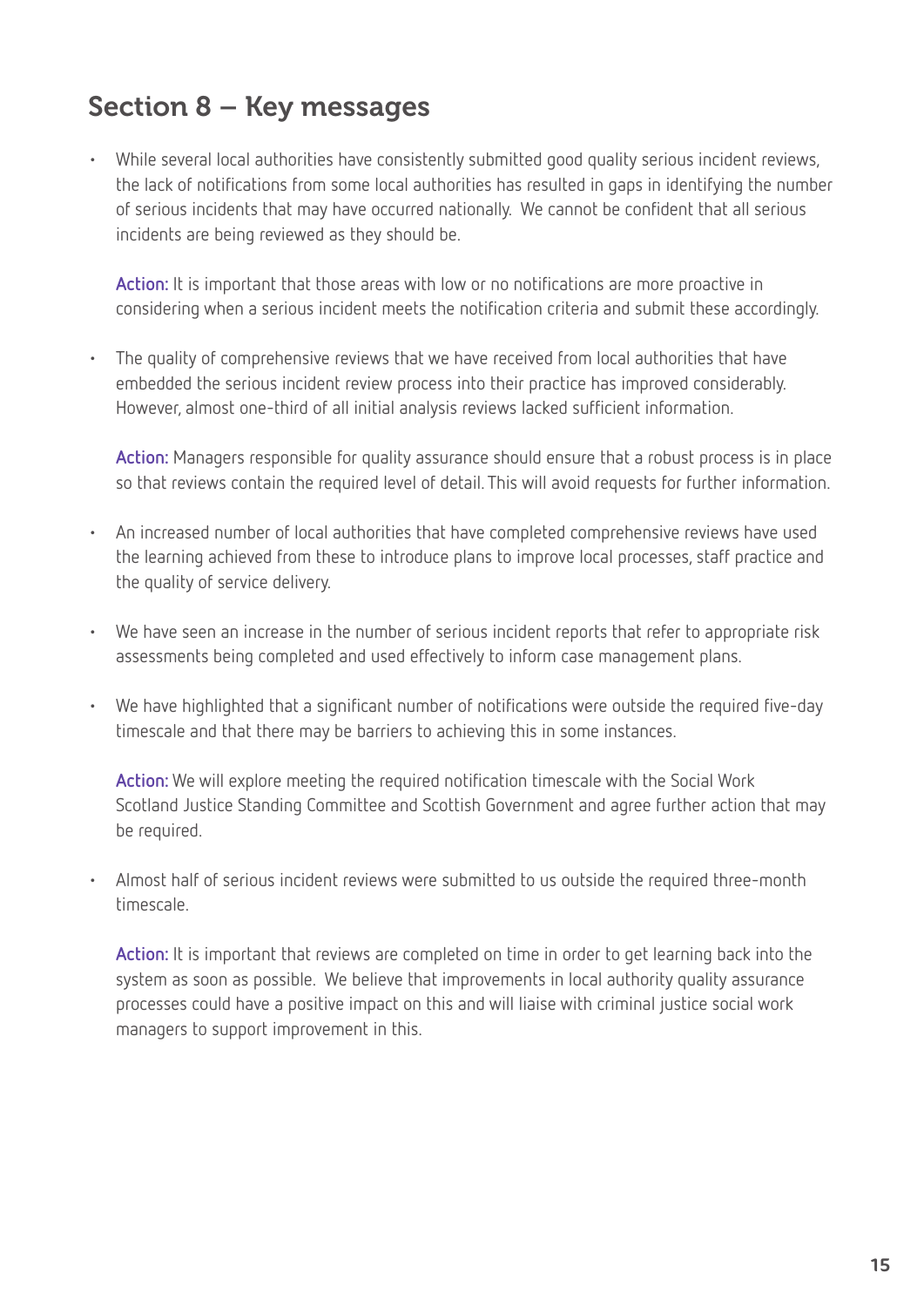## Appendix 1

#### This flowchart shows the processes to be followed when a serious incident happens

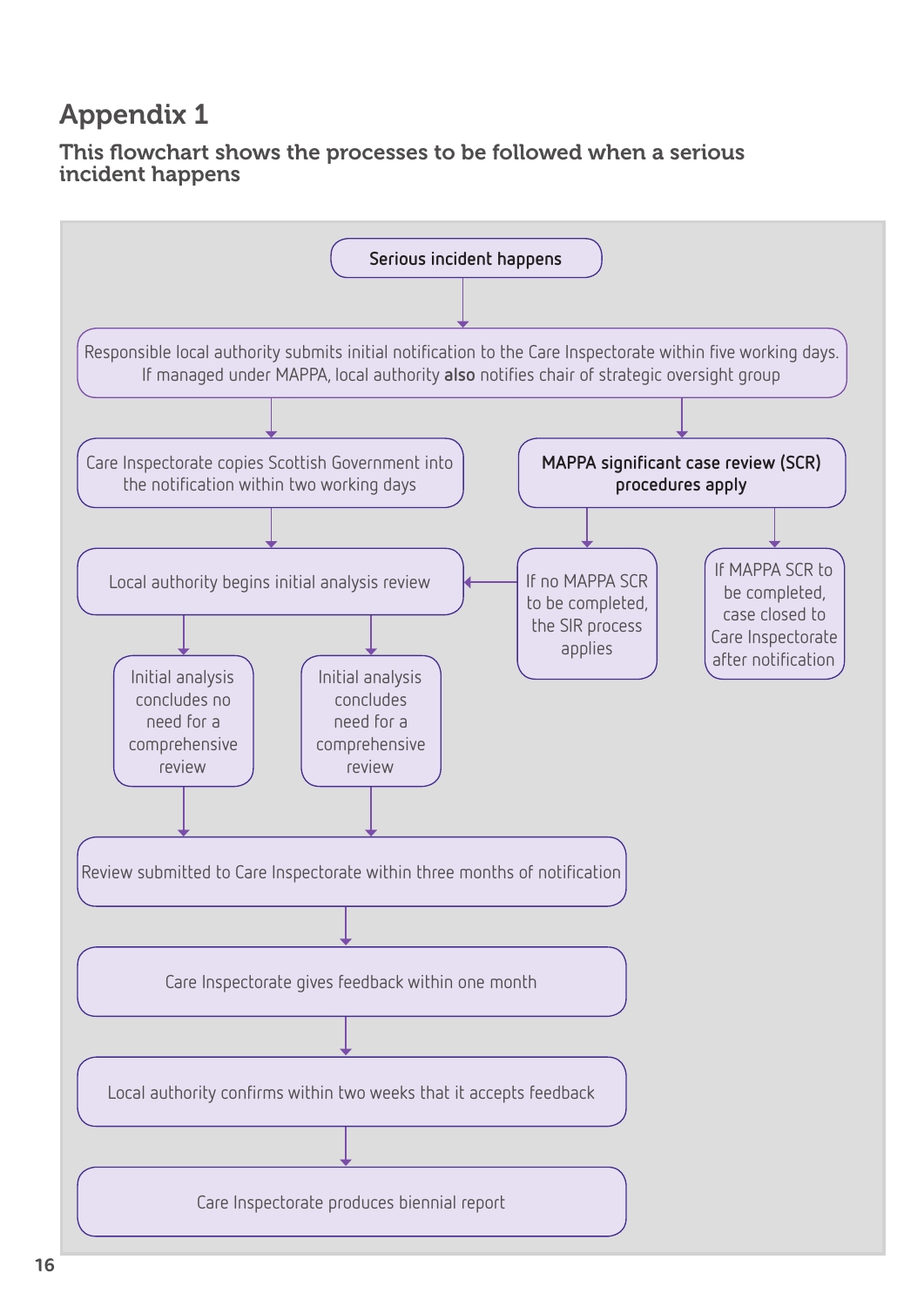# Appendix 2

#### Recommendations from 2015 report

- 1. Continuing from the recommendation made in our last Serious Incident Reviews Annual Report 2012-13, all local authorities need to ensure all relevant staff across their criminal justice service are aware of, and confident in applying, the serious incident review guidance and are applying this effectively.
- 2. Some senior managers and chief social work officers need to ensure there are robust quality assurance processes in place to ensure reviews sent to the Care Inspectorate are of an acceptable standard and cover all key and critical areas. This should include attention to ensuring objective measures are in place.
- 3. Further action needs to be taken by senior managers to ensure that LS/CMI is being completed on prisoners preparing for release and is exported to community social work staff timeously to inform planning.
- 4. Where staffing issues are factors in preventing the delivery of effective and efficient services in supervising offenders, managers must ensure contingency arrangements are in place.
- 5. Those undertaking serious incident reviews should consider and include in the review, whether the review of the licence/order in line with National Outcomes and Standards is taking place and is effective in its purpose.
- 6. Local authorities must improve their performance in notifying the Care Inspectorate within five working days of a serious incident occurring.

#### Progress made against 2015 recommendations

- 1. The figures in Table 1 of this report suggest that there is ongoing under-reporting of serious incidents and while some local authority areas have taken a robust approach to reporting, there remains uncertainty about the number of serious incidents occurring in areas that provide few or no notifications.
- 2. There has been mixed progress in this recommendation. This report shows some very positive progress in the quality of some reviews submitted to us. Comprehensive reviews in particular were more thorough and more detailed than in previous years. However, we have highlighted that there was insufficient information in a substantial number of initial assessment reports, which meant that we needed to request additional information.
- 3. We found that there had been a considerable improvement in LS/CMI being completed and provided to community criminal justice social workers when an individual was released from prison.
- 4. Notifications and reviews submitted to us within this reporting period made very little reference to staffing issues being a potential barrier to effective supervision.
- 5. As outlined in this report, serious incident reviews have highlighted that statutory reviews were being undertaken in the majority of cases, in accordance with National Outcomes and Standards.
- 6. There has been no notable improvement in notifications being submitted to us within the required timescales.